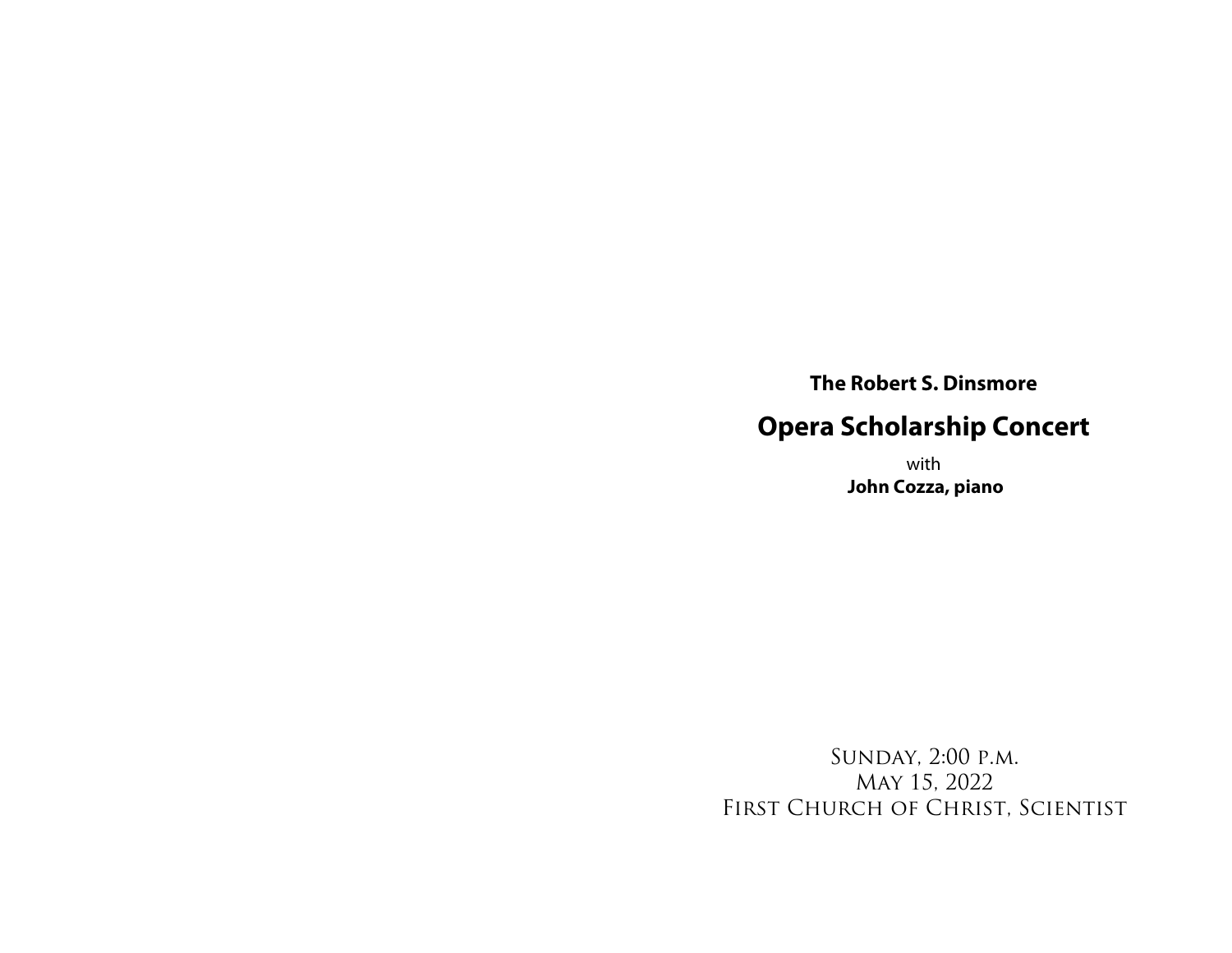| "I feel the deity within Arm, arm, ye brave!" G.F. Handel (1685-1759)<br>(Judas Maccabeus) |  |
|--------------------------------------------------------------------------------------------|--|
| Ryan Antillon, baritone                                                                    |  |

"Frère voyez!" (Werther) Jules Massenet (1842-1912) Sophia Silvers, soprano

- "Una donna a quindici anni" (Così fan tutte) W. A. Mozart (1756-1791) Nicole Young, soprano
- "Let the Bright Seraphim" (Samson) G. F. Handel Sophia Silvers, soprano
- "I accept their verdict" (Billy Budd) Benjamin Britten (1913-1976) Jake Michael, tenor
- "Voi che sapete" (Le nozze di Figaro) W. A. Mozart Kelly Zurita, mezzo-soprano
- "Comfort ye...Every valley shall be exalted" (Messiah) G. F. Handel Kenneth Dulay, tenor
- "Giunse al fin il momento . . . Deh vieni, non tardar" W.A. Mozart (Le nozze di Figaro)
	- Isabelle Ceballos, soprano
- "Dies Bildnis ist bezaubernd schön" (Die Zauberflöte) W.A. Mozart Jonathan Saatman, tenor
- "Saper vorreste" (Un ballo in maschera) Giuseppe Verdi (1813-1901) Sarah Joy Polante Sy, soprano

Bacio di lama (I gioielli della Madonna) Ermanno Wolf-Ferrari (1876-1948) Ryan Antillon, baritone

SCHOOL OF MUSIC | CSUS.EDU/MUSIC | CSUS.EDU/MUSIC | CSUS.EDU/MUSIC | CSUS.EDU/MUSIC | CSUS.EDU/MUSIC | CSUS.EDU/MUSIC

| MUSIC   CSUS.EDU/MUSIC |  |
|------------------------|--|
|------------------------|--|

| Laurie's Song (The Tender Land)<br>Nicole Young, soprano                                                                                                                                                                                                                                                                                                                                                                                                                  | Aaron Copland (1900-1990)     |  |  |  |
|---------------------------------------------------------------------------------------------------------------------------------------------------------------------------------------------------------------------------------------------------------------------------------------------------------------------------------------------------------------------------------------------------------------------------------------------------------------------------|-------------------------------|--|--|--|
| "Ecco ridente in cielo" (Il barbiere di<br>Siviglia)<br>Jake Michael, tenor                                                                                                                                                                                                                                                                                                                                                                                               | Giaochino Rossini (1792-1868) |  |  |  |
| "Must the winter come so soon" ( <i>Vanessa</i> )<br>Kelly Zurita, mezzo-soprano                                                                                                                                                                                                                                                                                                                                                                                          | Samuel Barber (1910-1981)     |  |  |  |
| "Dalla sua pace" (Don Giovanni)<br>Kenneth Dulay, tenor                                                                                                                                                                                                                                                                                                                                                                                                                   | W. A. Mozart                  |  |  |  |
| "Elle a fui, la tourterelle!" (Les contes<br>d'Hoffmann)<br>Isabelle Ceballos, soprano                                                                                                                                                                                                                                                                                                                                                                                    | Jacques Offenbach (1819-1880) |  |  |  |
| "La donna è mobile" (Rigoletto)<br>Jonathan Saatman, tenor                                                                                                                                                                                                                                                                                                                                                                                                                | Giuseppe Verdi                |  |  |  |
| "Glitter and be gay" (Candide)<br>Sarah Joy Polante Sy, soprano                                                                                                                                                                                                                                                                                                                                                                                                           | Leonard Bernstein (1918-1990) |  |  |  |
| Through a generous donation to the Sacramento State School of Music<br>voice scholarship fund in 2007, Robert S. Dinsmore, Sacramento<br>philanthropist and retired book publisher, sought to recognize and<br>encourage outstanding voice students who showed promise and intent to<br>pursue a career in opera. His daughter, Betsy Gallardo, continues her<br>father's legacy since his death by sustaining scholarship awards and<br>sponsoring this event each year. |                               |  |  |  |
| Past winners of this scholarship have gone on to prestigious young artist<br>programs, and to perform opera throughout the world, from China to<br>New York, San Francisco and all over California.                                                                                                                                                                                                                                                                       |                               |  |  |  |